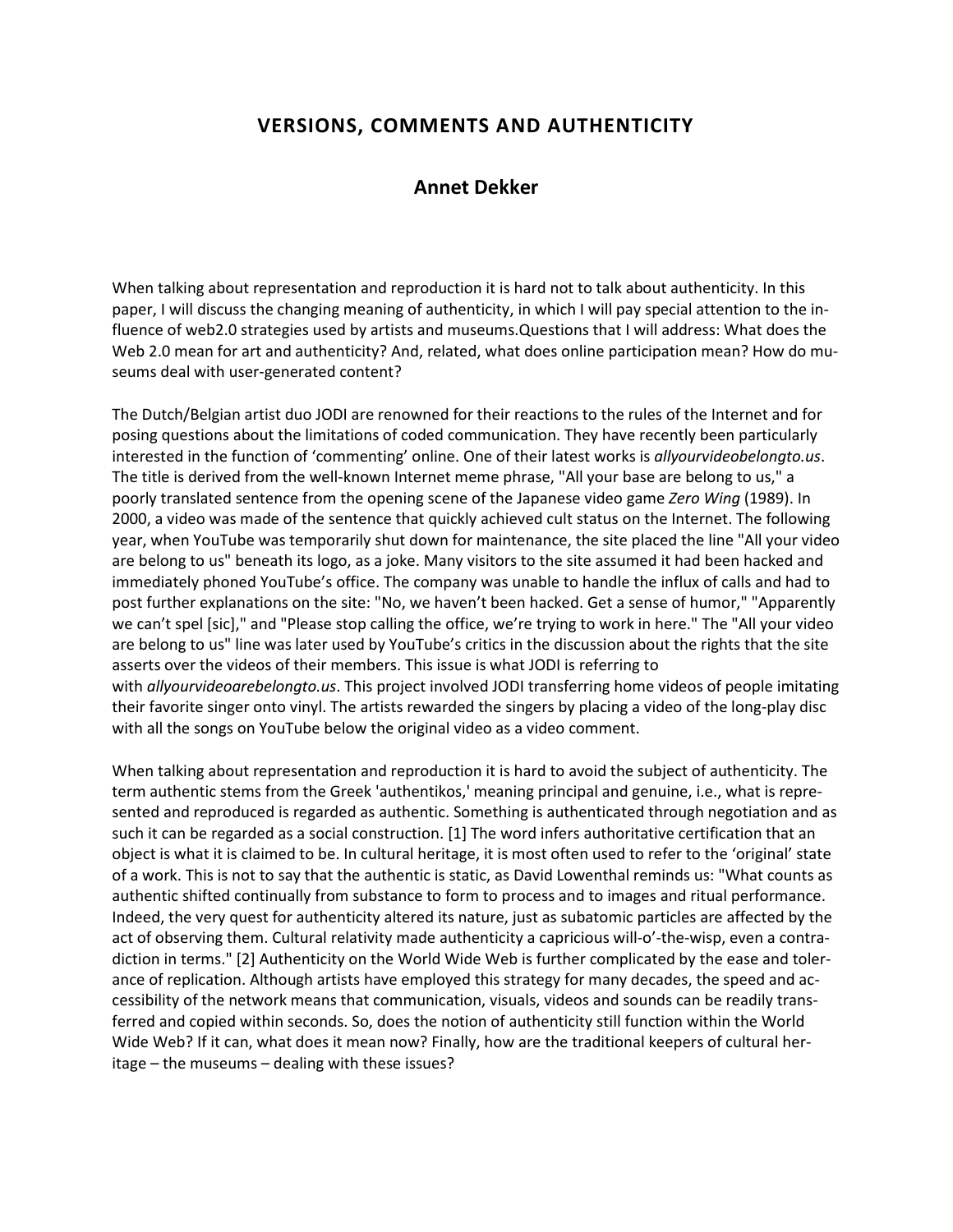#### Versions and comments

In 2009, Petra Heck, Constant Dullaart and I organized the *Versions* exhibition at the Netherlands Media Art Institute in Amsterdam. We invited several artists, including JODI, whose practice centers on reacting to each another. For these artists, the Internet is the place par excellence to quickly launch ideas, respond to each another or adapt existing work and reuse it. Through this process, photos, animations or videos rapidly grow into more complex, aesthetic artworks. Sharing and commenting on each other's work leads to questions about the position and perception of the work both in the context of the Internet and beyond it. For example, to what extent can one speak of the uniqueness or the originality of these works? Who determines what can or cannot be done? What happens to individual identity within the group process? And, of course, what is the significance of authenticity, appropriation and agency in the era of 'comment culture?'

Like JODI, Constant Dullaart is interested in YouTube, but he focuses on a different aspect: its formal aesthetics. In 2008, Dullaart made the video series *YouTube as a Subject* in which he took the functional YouTube play button as the subject of a quest for design and its use on the Internet, using video animation to make the button do everything from bouncing around like a ping-pong ball to blurring into a smudge. In this way, Dullaart elevates the play button to the level of an icon. Dullaart uploaded the short videos on YouTube, where they provoked a series of new video comments. For *Versions* he created a sculpture of another YouTube icon, the circling dots that signal the loading time for a video to start. The foam circles were filmed by visitors using their mobile phones and put online, resulting in new video comments by others.

In addition to individual approaches such as Dullaart's, increasingly more 'club sites' are emerging: *NastyNets* was one of the first 'surfers' clubs,' which are networks of people reacting to each other's postings by uploading new images and/or audio fragments characterised by their 'dirty' or 'trashy' style. *F.A.T. Lab* shares a similar approach; and there are many more examples.

The online is further recontextualized in galleries. A good example of this is the now famous work *Versions* by Oliver Laric (2009), with which he questions the notion of authorship. He does this not only by using existing visual material, but also by explicitly inviting others to supplement or alter his work. This complete denial of authorship seeks to create space for developing interesting things. At a certain point, *Versions* also moves into gallery spaces where it consists of sculptures, essays, videos and performances that exist simultaneously as equally valid variations on a string of thoughts. Although Laric claims to open up his work for everyone to play with and use, he seems most interested in having multiple versions of his initial ideas. So, how involved can the audience really be in works such as this? I wonder if this really constitutes participation or collaboration.

#### Collaborative and distributive practices

Some earlier online works deal with issues of participation, authorship and collaboration more clearly and directly. One example is the software *Nine* (2003) and its predecessor *Linker* (1999), both of which were developed by Mongrel (Graham Harwood).*Linker* allowed the user to easily store and link images, video, text and sound to other selected material within a grid of nine frames. These elements created a visual story. The *Nine* program works in the same way, but is an online tool rather than an offline one. *Nine* connects stories and facilitates exchanges between users. What is striking is that although the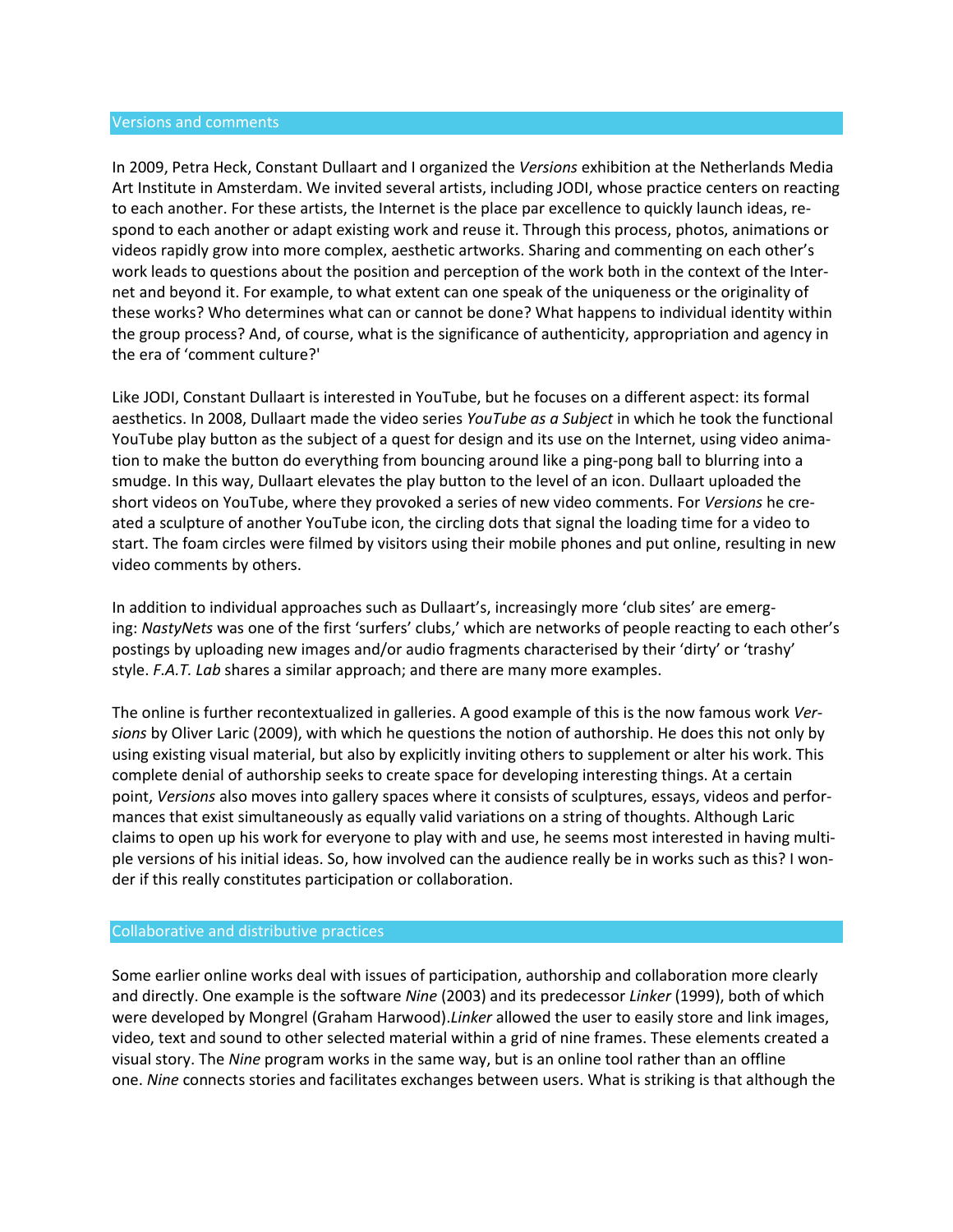hierarchical structure and system of accessing information are fairly rigid, they are visible 'on the surface,' rather than buried in the customary back-end solutions. This reflects the idea behind the project, which is to consider how structures are constructed and used. The network options offered are interesting because of this transparency, as is the way in which issues such as authorship and copyright are dealt with. When using other people's images, text or sound, the user cannot directly 'credit' them, but has to e-mail the author – not to get permission but to inform the author of their use. This allows the author to see how their material is used. In a similar way, an email is sent to the author when an existing 'word' (tag) is used. In this way, links between texts are semi-automated. As Graham Harwood explains, "*Nine* is software that is directly born, changed and developed as the result of an ongoing sociability between users and programmers." [3]

Another example is the website *Mouchette.org* (1996) by Martine Neddam. Mouchette existed on the Internet for many years, masquerading as a thirteen-year-old girl living in Amsterdam. She is the ideal imaginary friend who does and says things that many of us dream about but do not dare to do or say aloud. By turns seductive, cruel or sweet, Mouchette exposes the fantasies born from her dark imagination. She repeatedly triggers web users to participate: she answers e-mails that are sent to her, thereby reinforcing the notion that she truly exists. At a certain point, Mouchette invites visitors to her site to become part of the Mouchette Network. Once inside the network, they obtain a password and 'become' Mouchette. These 'Mouchettes' can upload texts and images to the website and use Mouchette's e-mail system – including to answer e-mails. In this way, several different Mouchette's came into being. Although the authentic work might still be visible, the authorial role is dispersed. This raises the question of what does and does not belong to the authentic work.

What is essential in these two works, what distinguishes them from those mentioned previously, is that they want to offer something to the participant, be it information, a platform, or a sense of belonging. What connects these two examples with the ones above is that they do not merely foster participation and collaboration in the sense of working with others towards a shared goal, but that they enable others to work with the material in their own preferred way; they are distributive, rather than collaborative, practices. [4]

### Authenticity, originality and authorship

Artists who work on the Internet conceive of the authentic in a different way to those working with traditional media. Their work deals with iteration, versioning and repetition. The quest for originality is still important, but it is achieved in a different way, for example, by being the first to comment with a brilliant or funny idea. At the same time, commenting is a mechanism for establishing individuality, as participants combine shared meanings and play with the shared parameters of the group in idiosyncratic ways. Notions of authenticity are still relevant, but what form do they take?

If we refer back to Lowenthal's remarks on authenticity, one might say that authenticity has now become a process – more specifically a distributive process in which participation is key and the use of the works determine the appearance. Lowenthal also states that a claim of authenticity depends on who is doing the work. However, the notion of authorship is not always easy to determine, as we can see in Laric's work, which questions the notion of single or multiple authorship by explicitly inviting others to alter or supplement it. As Laric says, "There are endless versions of *Versions*. Sculptures, essays, videos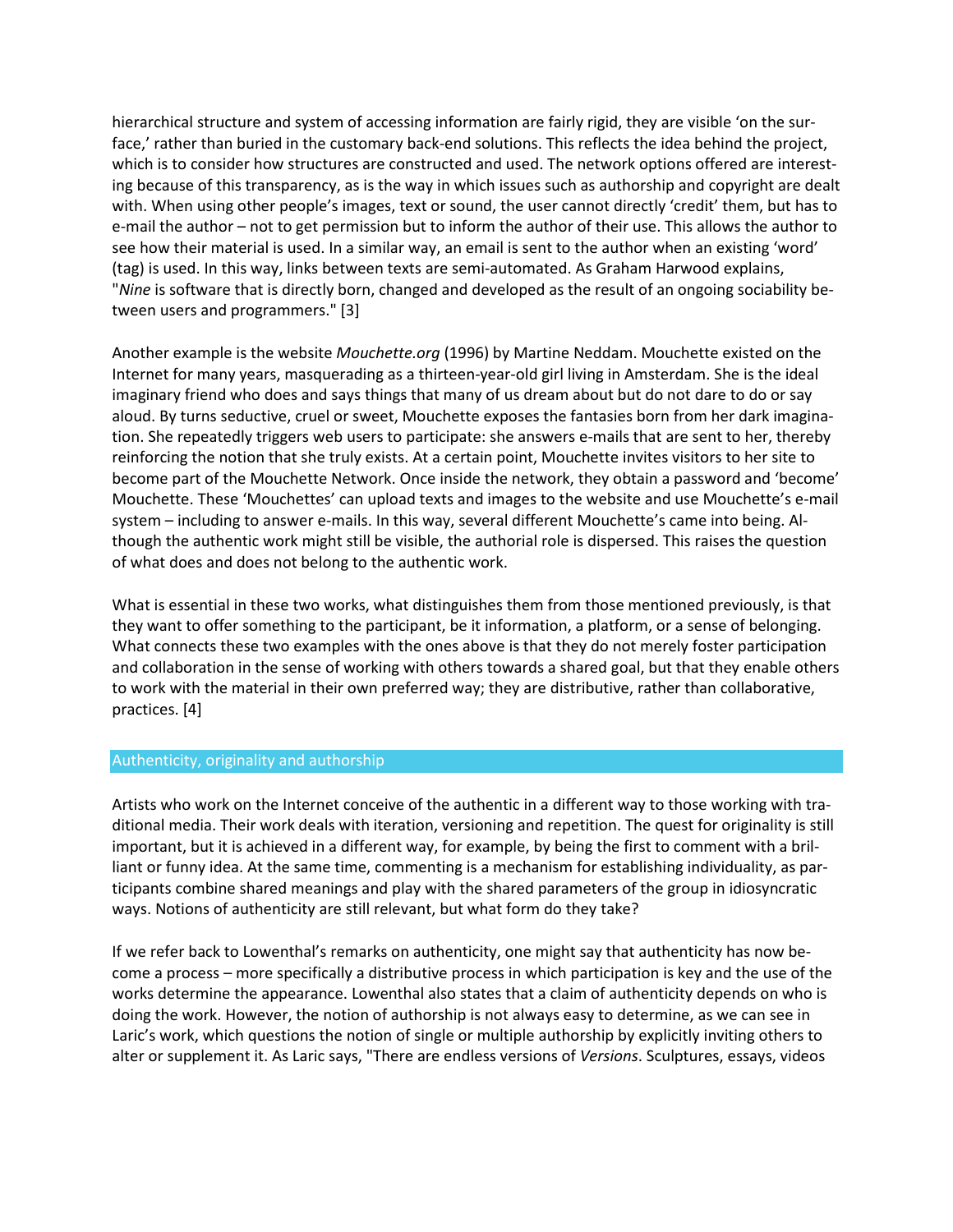and performances all exist simultaneously as equally valid variations of a string of thoughts. *Versions* exists without a clear beginning and remains open end [sic]. It is independent of context and adaptive to site specifications. No single author holds copyright to any of the manifestations." [5]

'Authorial control' and 'audience participation' are magical phrases for the cultural sector, especially in relation to digital cultural heritage. Various types of participation are on offer, from active to reactive to passive: Do-It-Yourself (DIY); submitting your own content (creation); remixing existing content or working with others (co-creation); labeling existing content (tagging); making selections; exhibitions or tours using available content (clouding); exchanges within and beyond gathered or created content (sharing and networking); and pushing 'like,' or in some cases 'dislike,' buttons (clicking). In addition, connections are made with the world beyond the Internet by staging events that involve surprise, game elements and so forth; and this is just the tip of the iceberg.

### From offline to online participation

What does audience participation really mean? What is possible? In what ways can this be compared to participation in the sense as referred to above; versions, commenting, etc.? The etymology of the word 'participation' starts with the Latin 'participare*'* (to participate), which derives from 'pars' (part) and 'capere' (to take). It infers action and the involvement of at least one direct object – something or someone who receives the action of the verb, i.e., actively participating *in* or contributing *to* a group. Taking this one step further, it can be argued that individuals should be involved in a group such that each of them participates in the group's activities, challenges and successes. It follows from this that participation also means that participants should feel that they are co-owners of the group process, the content and the product. The next question is in what way, or whether, the online experience has changed this notion of participation. It may be useful to take a detour here and look at how artists and museums dealt with participation in the pre-Internet past.

Seeking audience participation is nothing new in art practices: early Romantic-era artists formed groups that bemoaned the separation of art and the audience, [6] and these thoughts were underscored by Richard Wagner in his seminal essay, T*he Art-Work of the Future* (*Das Kunstwerk der Zukunft*, 1849), in which he states that artists should realize that the 'Folk', the people, are the true inventors and artists:

Not ye wise men, therefore, are the true inventors, but the Folk; for Want it was, that drove it to invention. All great inventions are the People's deed; whereas the devisings of the intellect are but the exploitations, the derivatives, nay, the splinterings and disfigurements of the great inventions of the Folk. [7]

Who, then, will be the Artist of the Future? The poet? The performer? The musician? The plastician? Let us say it in one word: the Folk. That selfsame Folk to whom we owe the only genuine Art-work, still living even in our modern memory, however much distorted by our restorations; to whom alone we owe all Art itself. [8]

Several radical art movements pursued Wagner's ideals, either by aggressively trying to provoke the public through staging events and collective experiences (the Futurists) or by more subtly addressing the art authority and the dissolution of artistic individuality and authorship (the Dadaists). However, these were short-lived movements that often ultimately became the victims of their own strategies as they rapidly lost their power to shock and provoke, and descended into repetition. Although these avant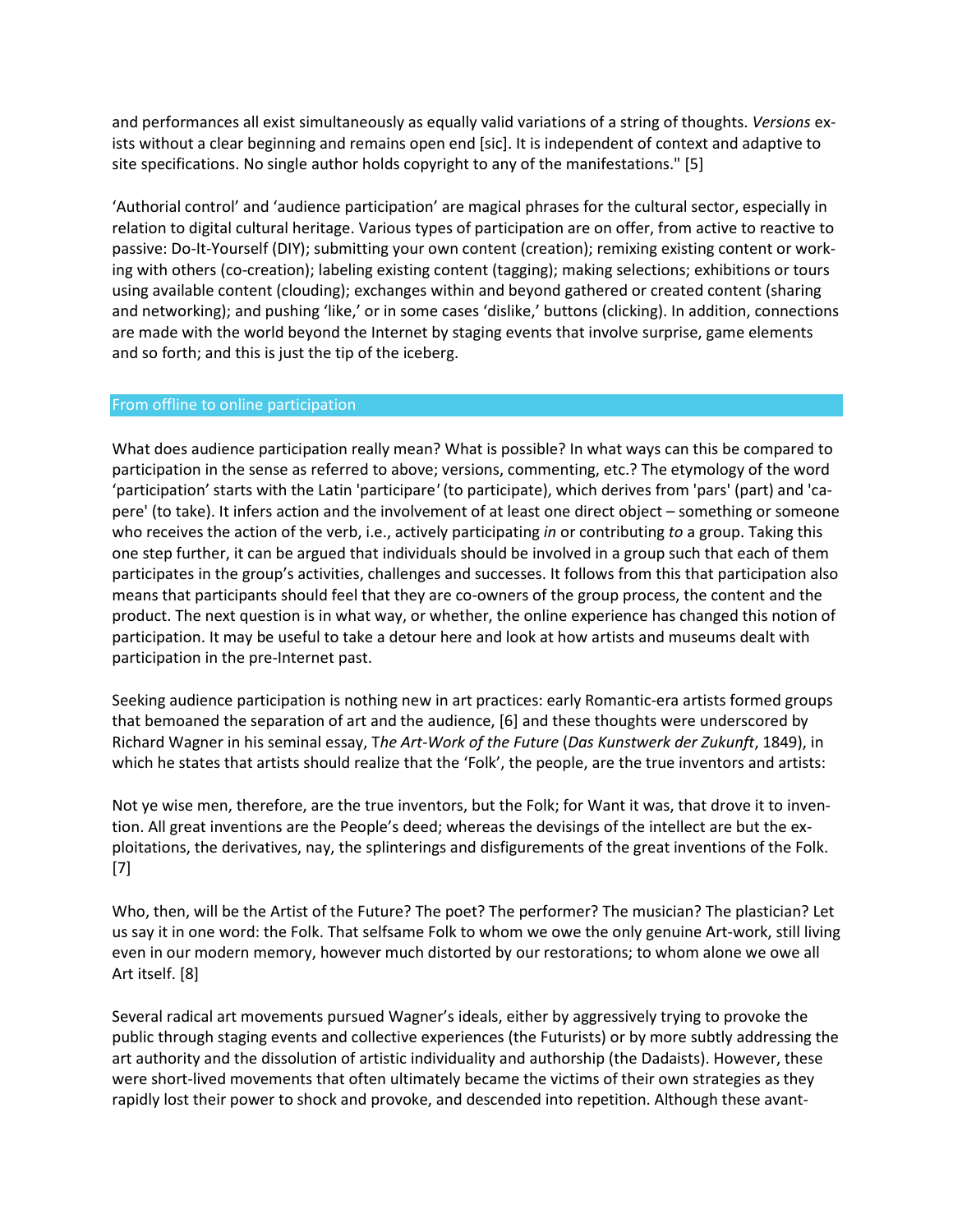garde movements encouraged audience interaction, their inflexibility often led to their decline. Nevertheless, they did open the way for a rebirth of participatory art in the 1950s and 1960s: from the Situationists to Fluxus and Allan Kaprow's 'Happenings,' and from Andy Warhol's Factory to the present.

It is important to realize that the concept of audience participation in these historical examples involved the audience in events that were strictly controlled by the artists – they retained authorial control. In most cases, this meant little more than the artist(s) and audience being together in the room where the happening or event unfolded. Contrary to Wagner's ideas, only scant attention was given to the role of the audience, and participation was not seen as a collaborative and consensual process, as we like to think of it today. Has the coerciveness of the historical attempts to interact with the audience been overcome? Wagner's notion of the 'Gesamtkunstwerk' (total artwork) can now be created and realized through technical means; but would he be pleased with the random clicking or the competition that can derive from the many Web 2.0 participatory tools? Again, we seem to be far removed from Wagner's vision of the individual who, regardless of class or education, seamlessly merges with the masses. Or are we?

### **Conclusion**

In many ways, the nature of participation has not changed: online participation still involves working on social or other constructions, but now it is made possible by network and database technology. The result of the work (the construction) may be temporary or permanent, and may have a free or structured form. This structured form is the bottleneck and it highlights the shortcomings of the definition of participation in an online context. The minimum level of participation in this context requires nothing more than clicking on a button to trigger an action: for many people, membership of online communities or popular social networking sites such as Hyves and Facebook already constitutes participation. However, we may be able to shed light on the nature of participation by examining its goal: online participation is sometimes an end in itself but it can also be a means to another end. The focus may be on the event itself (the experience) or its product (data, information, knowledge). In the latter case, the product can be the final result, or it can be an unfinished product that will be used, or reused, in another construction. In this way, the participatory action becomes one action in a chain of actions (at times using FLOSS principles), sometimes even without the participant being aware of it  $-$  as is sometimes the case in museum online participatory games, where multiple authorship goes uncredited.

The target audience for online participation ranges from small, specialized groups to the broader, general public. In most cases, however, online participation (like offline participation) requires someone to instigate the construction process – a director or an orchestrator who can assume many roles. People need to be motivated to participate, which also leads to the assumption that participants will be 'rewarded' for their participation – or perhaps even penalized for not participating. The benefits of online participation may lie with the participants themselves, with the director, with third parties, or with all of these at once.

Online participation may be fleeting or it may be a collaborative creation or activity – or both at the same time. Furthermore, it can be initiated, (re)activated or passive. In this regard, online participation is similar to offline participation. The greatest difference lies in the fact that the goal of online participation is often not very transparent. There might be a need to redefine participation when it occurs online, with the crucial questions in this context being: what are the producers of the participatory context actually offering, and what are the roles of both parties in the process?